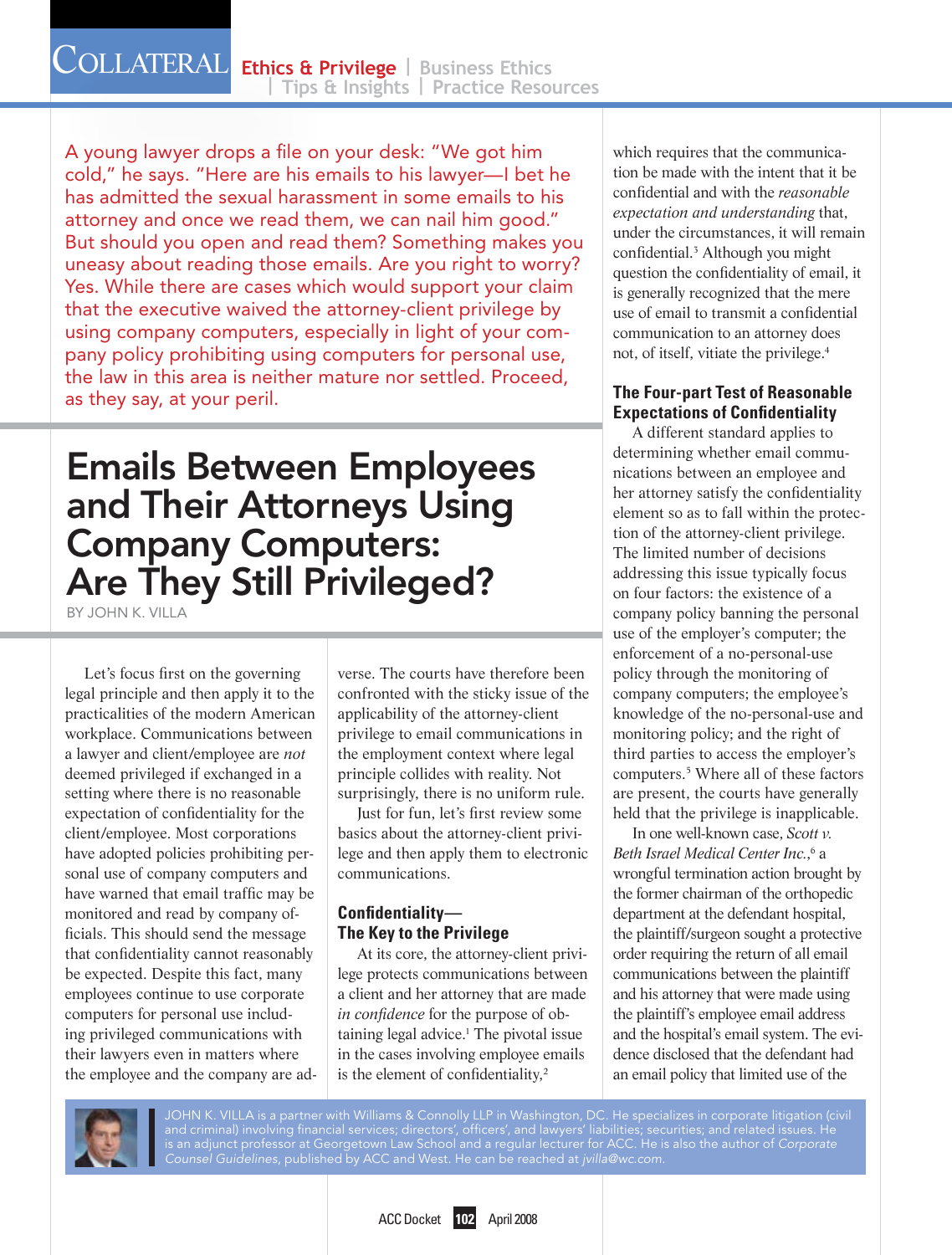system for business purposes; provided that all material "created, received, saved, or sent" on the defendant's computer system constituted the property of the defendant; disclaimed any personal privacy right in any such material; and reserved to the defendant the right to access and disclose such material without prior notice.<sup>7</sup> The email policy was included in the defendant's policy and procedure manual which was available on the defendant's intranet, in hard copy at the office of the administrator for each department, and, after 2002, in an employee's handbook distributed to every employee.<sup>8</sup> Although the plaintiff had not signed a form acknowledging familiarity with the email policy, a requirement for doctors hired after the plaintiff, the evidence showed that the plaintiff had served as chairman of the orthopedic department and worked closely with that department's administrator.9

In support of his claim that the emails were protected by the attorneyclient privilege, the plaintiff relied on a New York statute providing that a communication does not lose its privileged character solely because "it is communicated by electronic means or because persons necessary for the delivery or facilitation of such electronic communication may have access to the content of the communication."10 The surgeon argued that this provision protected his privileged email communications and rendered any contrary email policy irrelevant.<sup>11</sup> The court rejected this argument and held that the statute does not absolve the holder of the privilege from protecting privileged communications, but instead, recognizes that an email communication may lose its privileged character for other reasons.12 Applying the four-part test set forth above,<sup>13</sup> the court found that the defendant's no-personal-use email policy, and its policy allowing for the monitoring of the plaintiff's use of the computer system, together with what the court found as the plaintiff's

actual *and* constructive knowledge of these policies, undermined the reasonable expectation of confidentiality in the email communications—hence no attorney-client privilege.14

According to *Scott*, therefore, a company may defeat a claim of privilege by an employee with respect to email communications using the company's computer system, where the employee knows, or should know, that such usage is contrary to express company policy and is also subject to monitoring. Where such policies exist, even the employee's use of a private passwordprotected email account may not be enough to support a claim of privilege.15 Some courts have also found that a monitoring policy, together with the employee's knowledge thereof, may be sufficient to thwart a claim of privilege.<sup>16</sup>

#### **Contrary Views**

There are, however, discordant strands in the jurisprudence. Despite the existence of policies banning the personal use of company computers and providing for the monitoring of computer usage, some courts have upheld employee's claims of privilege. For example, where an employee works from a home office using a company computer, sends or receives emails via the internet on a password-protected private account, and takes measures to delete all personal files before returning the computer, some courts have held that the attorney-client privilege remains intact if the evidence also discloses that the company failed to, or was lax in, enforcing the policies,<sup>17</sup> or failed to provide sufficient notice of the extent to which it would monitor internet communications.18 And, even though attorney-client communications are sent using a company-issued email address and the company's computer system, insufficient notice of the company's no-personal-use email policy will also defeat a company's challenge to a claim of privilege.19

### **What is a Careful Lawyer to Do?**

Returning to the beginning hypothetical, where does this leave the company? If there were a pending proceeding, the company would probably have a good challenge to the attorney-client privilege assertion but, not a slamdunk. But, here, there is not a proceeding from which to secure a ruling. If the company looks at the emails and later litigates and loses the argument, the company lawyers doing so may find themselves disqualified from the defense of the company, or worse.**20** What to do? Well, one option is to hold onto the emails, not read them, and place the issue before the court for decision.**<sup>21</sup>** This, of course, presupposes a lawsuit will eventually be filed. If there is no lawsuit, one could, if sufficiently imaginative, prompt a judicial resolution of the privilege issue by, $^{22}$  or perhaps refer the matter to, an expert for an opinion that may be of some assistance in later litigation.

In the last analysis, proceed with caution in reading an employee's potentially privileged documents unless there is a controlling decision in your jurisdiction that accords closely with the facts of your case. Otherwise, a careful lawyer should approach this with caution and seek judicial review before acting. The law in this area is not sufficiently mature for most lawyers to risk disqualification from reading potentially privileged documents.

#### **Notes**

- 1 *In re Grand Jury Investigation*, 842 F.2d 1223, 1224 (11th Cir. 1987); *see generally*  John Villa, *Corporate Counsel Guidelines,* § 1:1 (Thomson/West 2007).
- 2 See *Long v. Marubeni American Corp.*, No. 05Civ.639(GEL)(KNF), 2006 WL 2998671, at \*3 (S.D.N.Y. Oct. 19, 2006) ("Confidentiality is an aspect of a communication that must be shown to exist to bring the communication within the attorney-client communication privilege.")
- 3 *Bogle v. McClure*, 332 F.3d 1347, 1358 (11th Cir. 2003); see generally John Gergacz, *Employees' Use of Employer*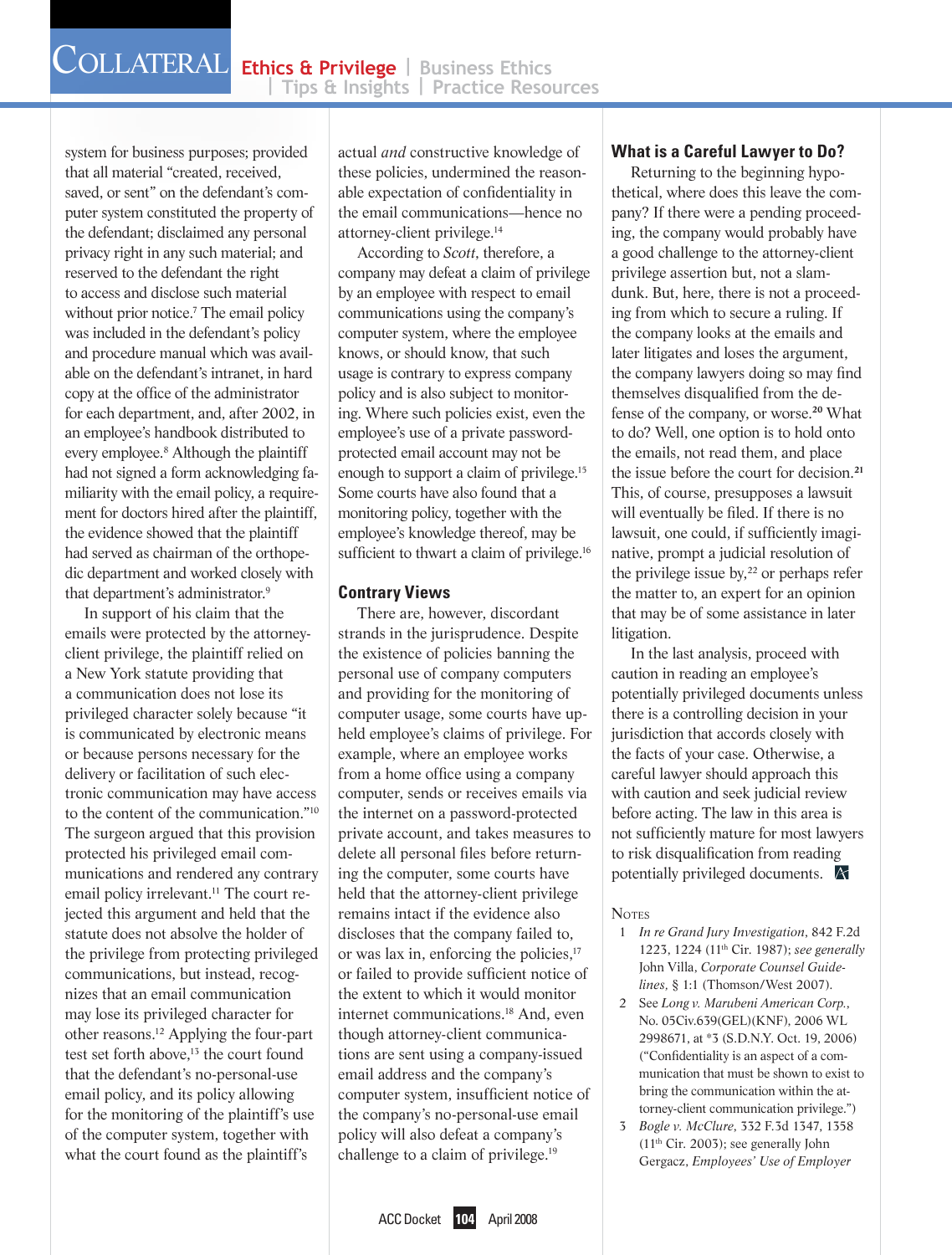*Computers to Communicate With Their Own Attorneys and the Attorney-Client Privilege*, 10 Computer L. Rev. & Tech. J. 269, 286 (Summer 2006) ("Under the attorney-client privilege, confidentiality requires that the client intend to keep the communication secret, that the setting in which the communication takes place reasonably fosters secrecy, and that the privileged communications remain confidential after they occur.")

- 4 *See City of Reno v. Reno Police Protective Ass'n*, 118 Nev. 889, 59 P.3d 1212, 1218 (2002) (holding that a confidential document transmitted via email is protected from discovery by the attorney-client privilege, as long as the requirements of the privilege are met); *see also* N.Y. C.P.L.R. 4548 (McKinney) (providing that a communication does not lose its privileged character "for the sole reason that it is communicated by electronic means or because persons necessary for the delivery or facilitation of such electronic communication may have access to the content of the communication"); Cal. Evid. Code § 917(b) (Thomson/West 2007) (same); ABA Formal Ethics Op. 99-413 (1999) (opining that the transmission of privileged information between attorney and client via encrypted email does not, alone, violate the confidentiality provisions of the Model Rules).
- 5 This four-factor test was first applied by the court in *In re Asia Global Crossing, Ltd.*, 322 B.R. 247, 257 (S.D.N.Y. 2005), a bankruptcy action in which the bankruptcy trustee sought discovery of emails between company officers and their private attorney in connection with the trustee's investigation of certain transactions. In crafting this test, the court drew on cases involving an employee's right to privacy in the workplace environment, noting that "[t]here is a close correlation between the objectively reasonable expectation of privacy and the objective reasonableness of the intent that a communication between a lawyer and a client was given in confidence." 322 B.R. at 258-259. However, because of inconsistent evidence as to the existence or enforcement of a no-personal-use email policy, *id.* at 259, the court was unable to conclude as a matter of law that the officers' use of the company's email system to communicate

with their private attorneys "eliminated any otherwise existing attorney-client privilege." *Id.* at 261.

- 6 No. 602736/2004, 2007 WL 3053351 (N.Y. Sup. Ct. Oct. 17, 2007).
- 7 2007 WL 3053351, at \*2.
- 8 *Id.*
- 9 *Id.*
- 10 *Id.* at \*3 (quoting N.Y. C.P.L.R. 4548 (McKinney's 1999)).
- 11 *Id.* In support of this argument, the plaintiff relied on *People v. Jiang*, 131 Cal. App. 4<sup>th</sup> 1027, 33 Cal. Rptr. 3d 184 (2005), involving a similar statutory provision. The court distinguished *Jiang*, in which the question of privilege arose in connection with a prosecutor's subpoena of documents stored on a company computer used by the defendant employee, where the email policy of the defendant's employer did not prohibit the personal use of email but was only intended to protect the employer's intellectual property, and where the documents were never transmitted over the employer's email system but were stored in a segregated, passwordprotected file marked "attorney." *Id.,* 33 Cal. Rptr. at 203-205.
- 12 *Id.* at \*3-\*4. According to the Practice Commentary, "[t]he statute provides only that privilege shall not be lost solely because the parties use email. All other aspects of the privilege must be satisfied, including the conventional requirements of confidentiality." N.Y. C.P.L.R. 4548, Practice Commentary (McKinney 1999).
- 13 The court applied only three of the four factors. Because of C.P.L.R. 4548, which also protects the privileged character of electronic communications even though "persons necessary for the delivery or facilitation" of the communication "may have access to the content of the communication," the court found that the factor dealing with access by third parties was irrelevant. 2007 WL 3053351, at \*5.
- 14 *Id.* at \*4-\*5. The court also rejected the plaintiff's claim of protection under the work-product doctrine, finding that the *pro forma* notice of confidentiality at the end of the emails sent by plaintiff's attorney were "insufficient and not a reasonable precaution to protect its clients" in view of the defendant's email policy. *Id.* at \*6.
- 15 *See, e.g., Long,* 2006 WL 2998671,

at \*3 (rejecting employees' contention that use of private, password-protected email accounts on employer's computer protected confidentiality of their communications with their attorneys, where employees knew that policy prohibited personal use of company's computers, disclaimed any right of personal privacy in material stored in, created, or sent over the email and/or internet systems provided by the company, and allowed the company to monitor all data flowing through its computer system).

- 16 *See, e.g., Kaufman v. SunGard Inv. Sys.*, Civil Action No. 05-cv-1236 (JLL), 2006 WL 1307882 (D. N.J. May 10, 2006) (affirming magistrate's finding that any privilege that attached to employee's email communications with her attorney was waived where the evidence showed that employee used company's computer and network system with knowledge of, and assent to, company policy that allowed company right to access company computers, disclaimed any personal privacy interests in information stored in company property, even if protected by a password, and reserved right to monitor network, Internet, and email usage at any time).
- 17 *See, e.g., Curto v. Medical World Communications, Inc.*, No. 03CV6327 (DRH)(MLO), 2006 WL 1318387, at \*3, \*5 (E.D.N.Y. May 15, 2006) (upholding magistrate's finding that the plaintiff had a reasonable expectation in the confidentiality of her email communications with her attorney where, despite company's use and monitoring policy, company was unable to monitor her activity or intercept her emails on home-based laptop issued by company, and even if possible, company's failure to enforce the policy gave employees a "'false sense of security' which 'lulled' employees into believing that the policy would not be enforced.").
- 18 *See, e.g., National Econ. Research Assocs., Inc. v. Evans*, No. 04-2618- BLS2, 21 Mass. L. Rptr. 337, 2006 WL 2440008, at \*3-\*4 (Mass. Super. Aug. 3, 2006) (policy that did not expressly declare that company would monitor the content of internet communications, did not expressly or implicitly declare that company would monitor the content of email communications from an employee's personal email account accessed from the internet on a company-